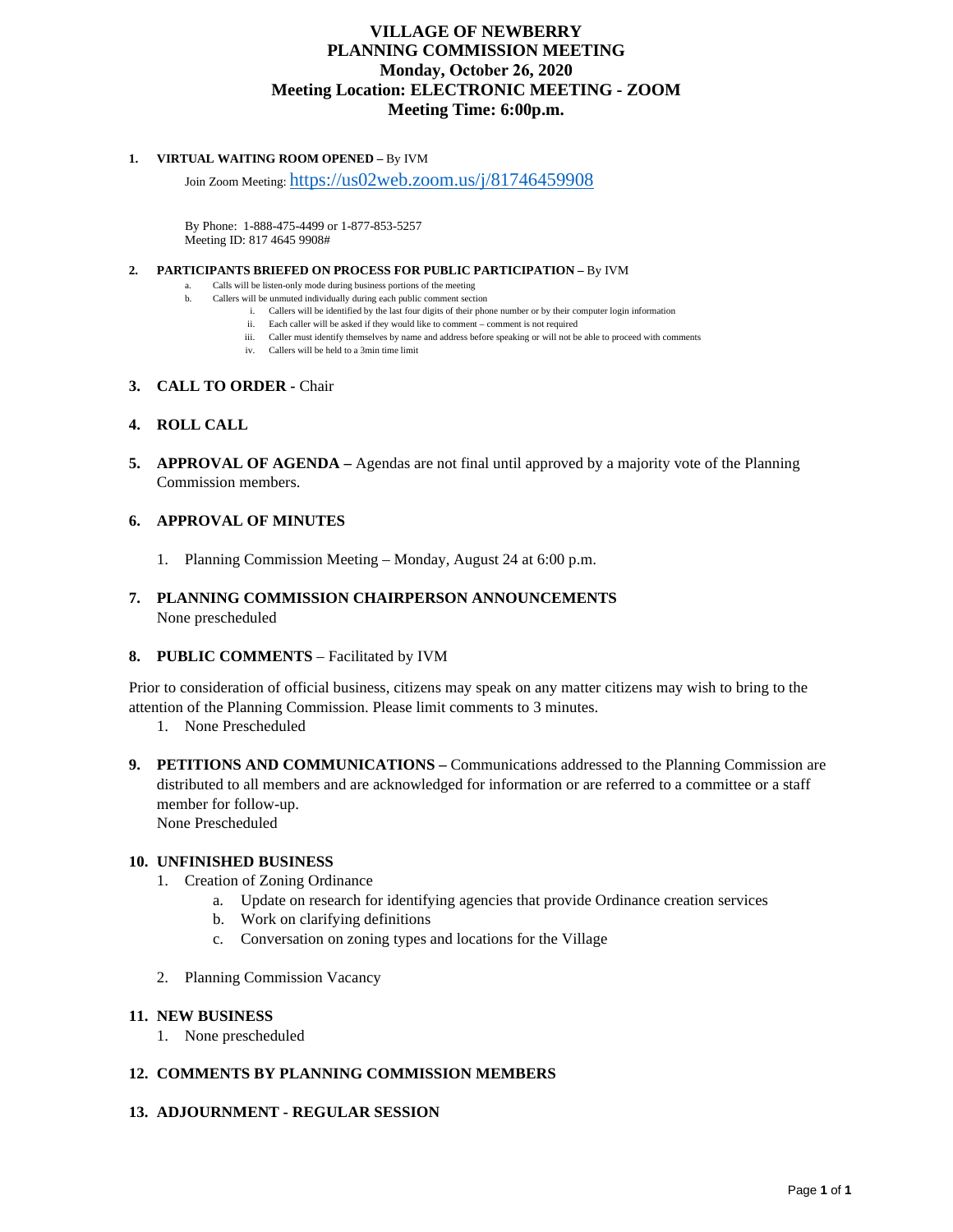### **Village of Newberry Planning Commission Meeting Monday, August 24, 2020 Meeting Location: Electronic Meeting Meeting Time: 6:00 p.m.**

# **1. Call to order:**

Meeting was called to order by Chairman Vincent at 6:02pm

### **2. Pledge of Allegiance:**

No pledge due to it being an electronic meeting.

# **3. Rollcall:**

Roll call was taken and Vincent, Vanatta, Stiffler were present. Hardenbrook was absent.

### **4. Approval of Agenda:**

Motion by Vanatta with support from Stiffler to approve the agenda. A vote by voice was taken with all voting in the affirmative.

### **5. Approval of Minutes:**

Planning Commission Meeting – June 25, 2020. Motion by Vanatta,, second by Stiffler to approve minutes. A vote by voice was taken with all voting in the affirmative.

# **6. Planning Commission Chairperson Announcements:**

None

### **7. Communications from the Public:**

None

# **8. Petitions and Communications:**

None

# **9. Unfinished Business:**

1. Creation of Zoning Ordinances. Vincent agreed to identify agencies that provide ordinance creation services. The Beckett and Raeder quote is two years old so new quotes are needed. The Beckett/Raeder quote lists items that will need to be within a quote from any agency. PC will begin work on clarifying definitions (City of Manistique ordinance to be used as an example.) The more definitions we have identified, the lower the cost of creating an ordinance plan. Our definitions should fit Newberry. We need to being a conversation on zoning types, residential/commercial. Looking at the Master Plan will help in identifying zoning areas.

2. Planning Commission Vacancy – still open.

### **10. New Business:**